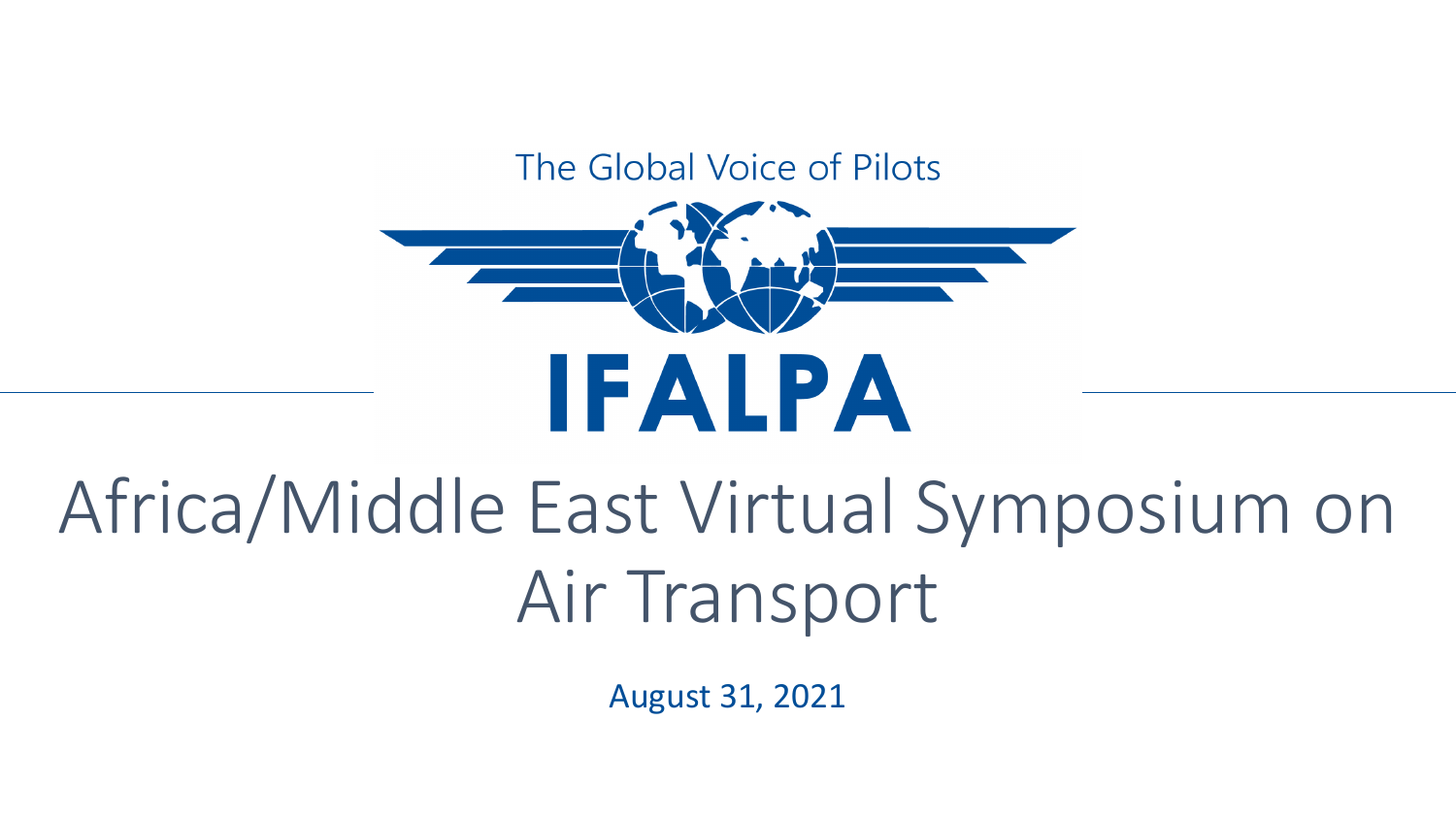# Liberalization – A Cautious Approach



- Considered and thoughtful Regulation is essential for liberalization efforts to benefit all stakeholders.
- Deregulation since the late 1970's has grown air travel but that has come at a cost.
- As the AFIMID region considers further liberalization safety and security must be an essential and overarching primary concern.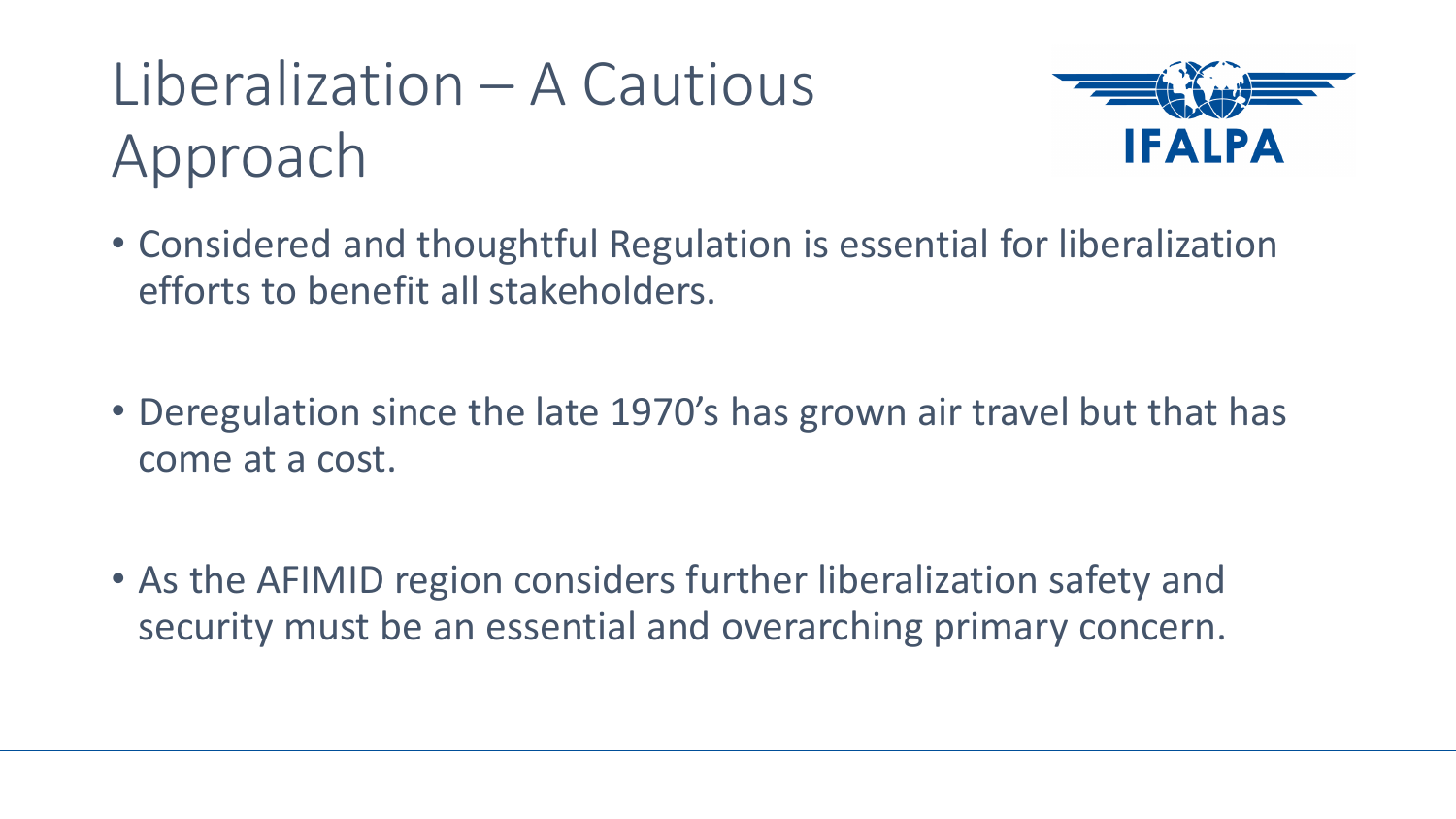### Europe – A Case Study



- Can we learn any lessons from the European air liberalization experience?
- Europe had the advantage of formal structures such as the EU Parliament/Council/Commission etc. in which to process liberalization agreements.
- Europe also had the advantage of a single Aviation Regulator, EASA.
- Europe had the ability to settle disputes formally as well with the EU Court structure.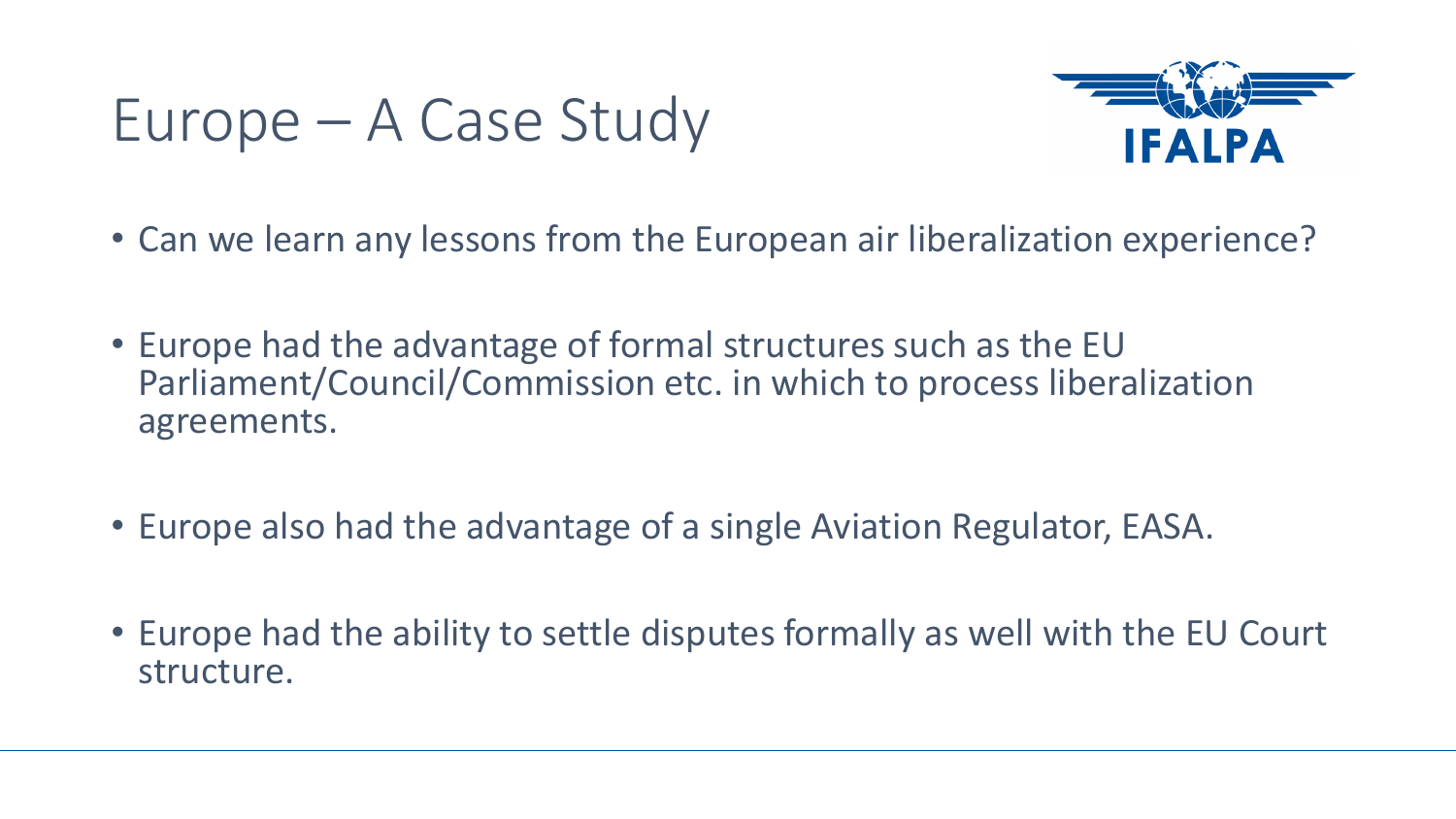## Measuring Success and Failures



- In terms of growth of traffic\average price per ticket the liberalization of the European air transport system is viewed as a success.
- Labour it can be argued "paid" a large part of the price of liberalization with intense pressure on wages and conditions across the board. See Harvey/Turnbull 2020 *Has Labour Paid for the Liberalisation of European civil aviation?*
- Financial Sustainability, Social Sustainability and Environmental Sustainability must be our shared goals. Industry profitability a real question even prior to pandemic.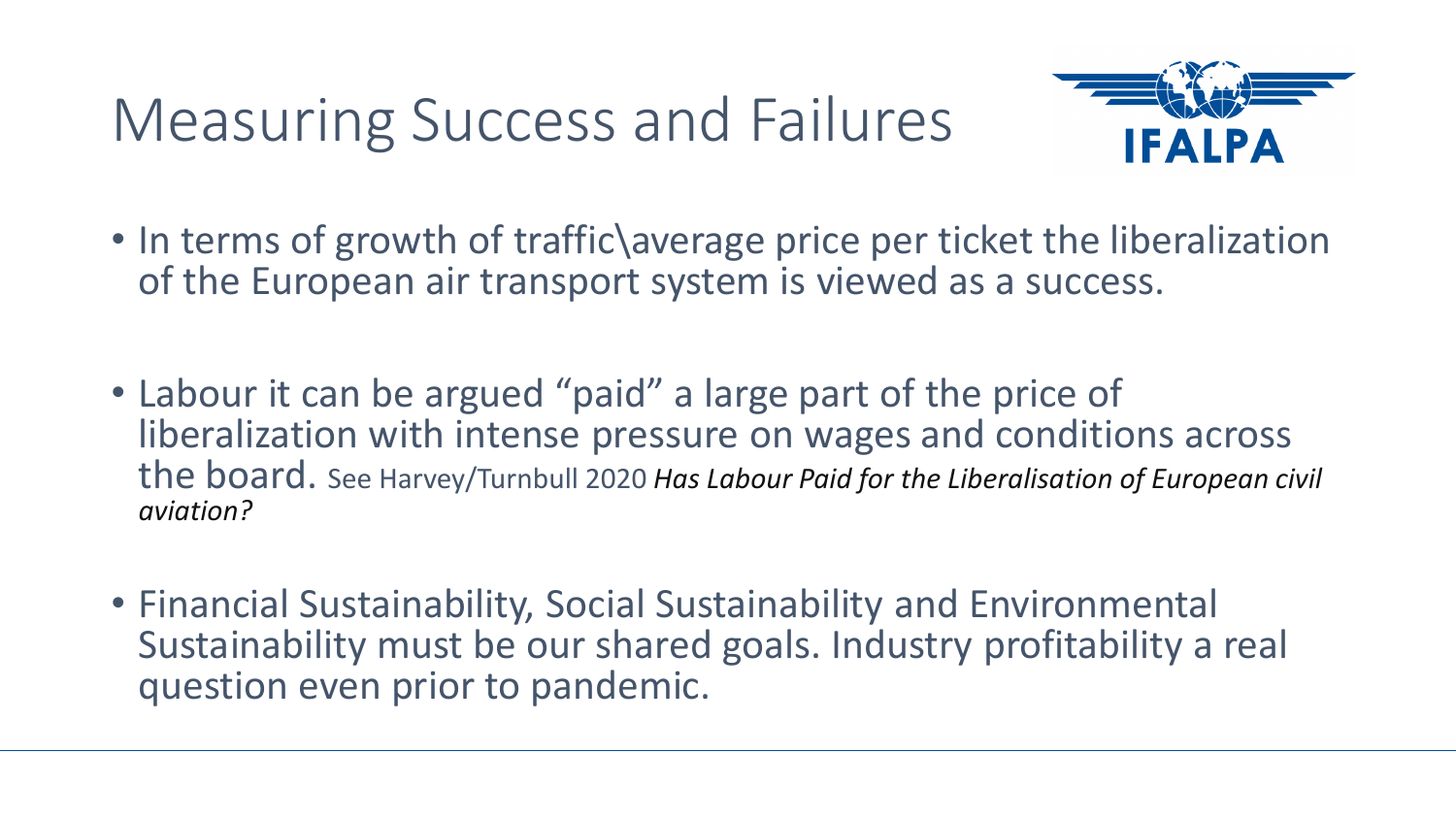#### Lessons Learned



- Need structures in place to regulate and pace the move towards increased liberalization.
- Collaboration between Governments, Industry, Regulators and Labour groups must be prioritized and "baked in" to the liberalization process.
- This will provide a stable and secure path for liberalization that will be absolutely necessary to attract high quality investors to the industry and the region.